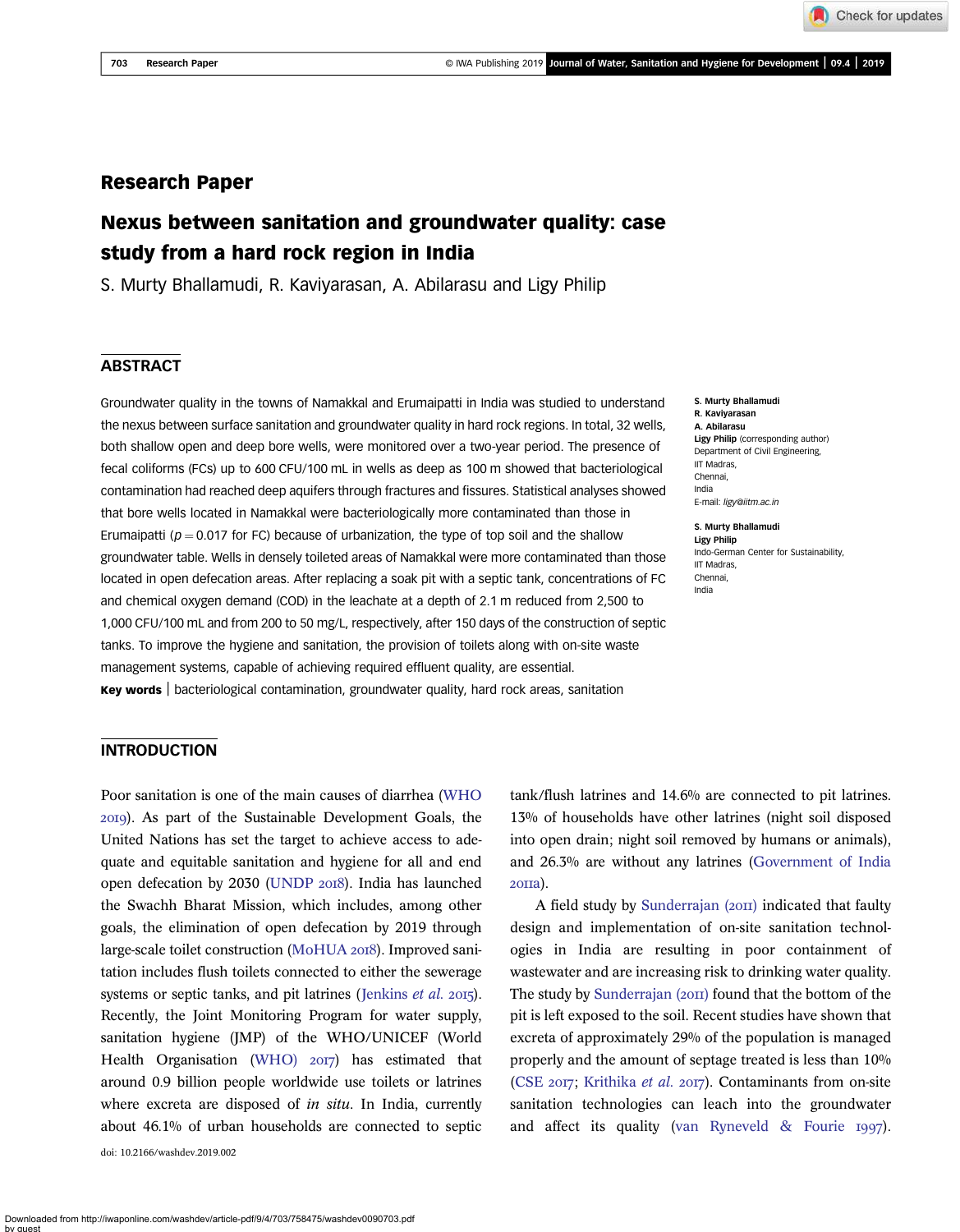Concerns regarding the effect of the sanitation technologies on the quality of groundwater are serious because, in India, about 50% of the urban water requirements and 85% of the rural domestic water requirements are met by groundwater (Megha *et al.* 2015). The ubiquity of on-site sanitation technologies can be expected to cause widespread pathogen contamination in adjacent wells (Hunt & Johnson  $2017$ ). Thus, it is important to understand the effect of sanitation on groundwater quality in order to protect the groundwater sources and to formulate appropriate policies.

There have been several studies on the nexus between sanitation and groundwater quality from different parts of the world (Dzwairo *et al.* 2006; Pujari *et al.* 2007; Lu *et al.* ; Vinger *et al.* ; Jangam *et al.* ). Hynds *et al.* (2014) reported that there is an increased likelihood of *Escherichia coli* being present in a well if the septic tank setback distance is around 32.8 m. Most of the earlier studies on the nexus between sanitation conditions and groundwater quality in India were conducted in either alluvial areas (NEERI 2005; Pujari *et al.* 2012) or hard rock areas with a shallow groundwater table (Pujari *et al.* 2012). Recently, a few studies were carried out in hard rock aquifers with a deep groundwater table (Shivendra & Ramaraju 2015; Quamar et al. 2018). Quamar *et al.* (2018) found that the geo-hydrological parameters and separation between the on-site sanitation technology and groundwater source are key parameters affecting groundwater contamination. Kumar *et al.* (2017) noted that the diversified hydro-geological settings in India make it difficult to understand the transport processes of contaminants in the groundwater. Therefore, more studies in different geographical regions are necessary (Rao et al. 2013).

In the present work, the authors have studied the groundwater quality in two towns in India, which are located in hard rock terrain, overlain by a weathered zone. Wells in these towns draw water from fractured rock aquifers, and the groundwater table varies from as shallow as 5 m below ground level (bgl) to 100 m bgl at some of the locations. The specific objectives of this study were to determine (i) are deep bore wells (up to 100 m bgl) as vulnerable to bacteriological contamination as bore wells in shallow aquifers? (ii) is there any effect of urbanization and the density of toilets on the concentration of contaminants in the groundwater? (iii) are the wells in open defecation areas more vulnerable to bacteriological contamination than wells in areas with soak pit-based toilets in a weathered rock region? and (iv) is it possible to reduce the contamination of aquifers by replacing pervious soak pits with impervious septic tanks? To answer these questions, 32 wells, both bore holes and shallow dug wells, were monitored for various water quality parameters over a period of two years. The microbial contamination of the unsaturated zone was also monitored before and after replacing a soak pit with a septic tank. The bacteriological quality was monitored in terms of fecal coliforms (FCs) and total coliforms (TCs).

## MATERIALS AND METHODS

#### Study area

The study was carried out in the towns of Namakkal and Erumaipatti, located in Namakkal District (Supplementary Material S1) in the state of Tamil Nadu, India. The normal annual rainfall over the district varies from 491 to 1,283 mm with an average of 867 mm. The district enjoys a tropical climate. A brief description of the geo-hydrological conditions of the study area is given in Supplementary Material S2.

#### Field sampling from wells

In total, 12 existing wells in Erumaipatti and 20 existing wells in Namakkal town were chosen for monitoring. The locations for sampling wells were selected based on diverse sanitation conditions such as proximity to household septic tanks (8), proximity to public toilet systems and areas with open defecation (5), locations with significant open drainage system (4), locations with no drainage system but a high density of septic tanks (4), proximity to contaminated surface water bodies (2), and composting sites and sewage treatment plants (STPs) (4). Five of the wells were located in agricultural areas. Samples were taken from both open wells (13) and bore wells (19). The locations of the wells and the prevailing sanitation conditions in the vicinity of these wells are presented in Supplementary Materials S3 and S4, respectively. Groundwater samples were collected six times during a two-year period (November 2015, December 2015, April 2016, June 2016, December 2016, March 2017 and July 2017) from these wells.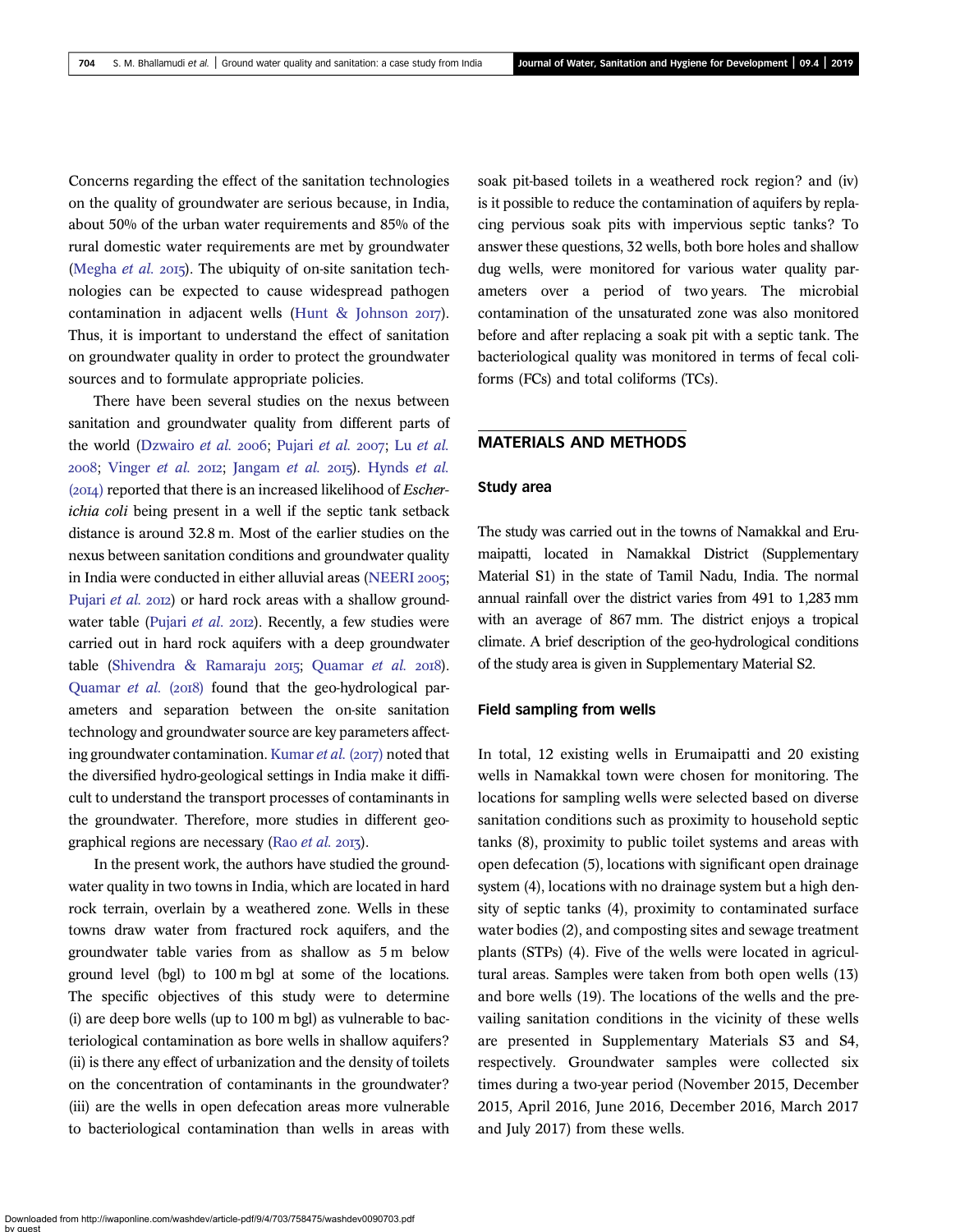### Chemicals and glassware

The bacterial concentrations of groundwater and wastewater samples were determined by using Chromo cult plates procured from Sartorius Stedim Biotech, Germany. Stock solutions were prepared in Millipore water. All other chemicals were procured from Rankem, India. Sterilized tap water was used for experiments involving bacterial suspension and Millipore or double-distilled water was used in all other preparations. The glassware used in the present study was purchased from Borosil, India. All the glassware was rinsed in a chromic acid solution followed by a Millipore water rinse.

#### Analytical methods

Water samples collected from different wells were preserved at  $4^{\circ}$ C and analyzed in the laboratory as per the standard method for the examination of water and wastewater suggested by the American Public Health Association (APHA 2012). Temperature, pH, electrical conductivity and total dissolved solids were measured *in situ* by using a multi-parameter meter (Eu-Tech, USA). Groundwater samples were collected in 2 L plastic containers and were analyzed for (i) FCs, (ii) TCs, (iii) total organic carbon (TOC), (iv) chemical oxygen demand (COD), (v) ammonia and (vi) nitrate. The detailed description of analytical methods for each parameter is described in the following sections. In India, FCs and TCs are the indicators most commonly used for testing the bacteriological quality (Quamar *et al.* 2018). TCs are used for drinking water and FCs are used for wastewater discharge standards (IS 10500, BIS 2012).

#### **Organics**

COD and TOC were determined for all the samples as per standard methods for the examination of water and wastewater (APHA 2012). COD was estimated using the closed reflux digestion (acid destruction at  $150 °C$  for  $120$  min) method in a HACH COD digester (Model No. 45600, USA). TOC was measured using a TOC analyzer V600 series (Shimadzu, Japan). All analysis was completed within 48 h of sampling.

#### Nutrients and pathogens

Ammonia (NH<sub>4</sub>-N) and nitrate (NO<sub>3</sub>-N) were analyzed after filtering the samples through a 0.45 μm Whatman glass fiber filter paper (APHA 2012). The concentration of ammoniacal nitrogen was determined with the indophenol method; nitrate nitrogen was determined using the 1 N HCl method. Coliforms were detected using a multiple tube fermentation technique to determine the most probable number (APHA ). The concentrations of FC and TC were also determined by colony forming units (CFUs) per  $100 \text{ mL}$  (APHA  $20I2$ ). Collected water samples were diluted using sterilized water. Diluted samples were filtered using a 0.45 μm cellulose nitrate filter paper, followed by keeping the filter paper in a Chromocult medium and incubated for 48 h at  $35 \pm 2$  °C.

#### Field sampling for leachate characteristics

Leachate characteristics in the vicinity of leach pits were monitored at two selected locations in Erumaipatti. At each location, three slotted PVC pipes were installed within 0.6 m of the leach pit/septic tank to collect leachate from different depths as shown in Figure S5 (Supplementary Material). Leachate seeped through the slots and accumulated in a collection cup at the bottom of these collection pits. The leachate was bailed out using a string attached to the collection cup and taken to the laboratory for analysis. Leachate was collected at approximately 15-day intervals, from August 2016 to August 2017, and was analyzed for (i) FC, (ii) TC, (iii) COD, (iv) ammonia and (v) nitrate. The purpose of this exercise was to determine the impact of the two different sanitation technologies on the contaminant loading and the attenuation of contamination in the leachate as it seeped through unsaturated soil layers. At the beginning of the study, both locations had leach pits receiving black water. During the study period, the leach pit at one of the locations was replaced by a septic tank (November 2016) to assess the reduction in concentrations of contaminants in the leachate.

#### Statistical methods

Paired comparisons using *t*-tests were made for hypothesis testing. A significance level (*p*) of 0.05 was used in testing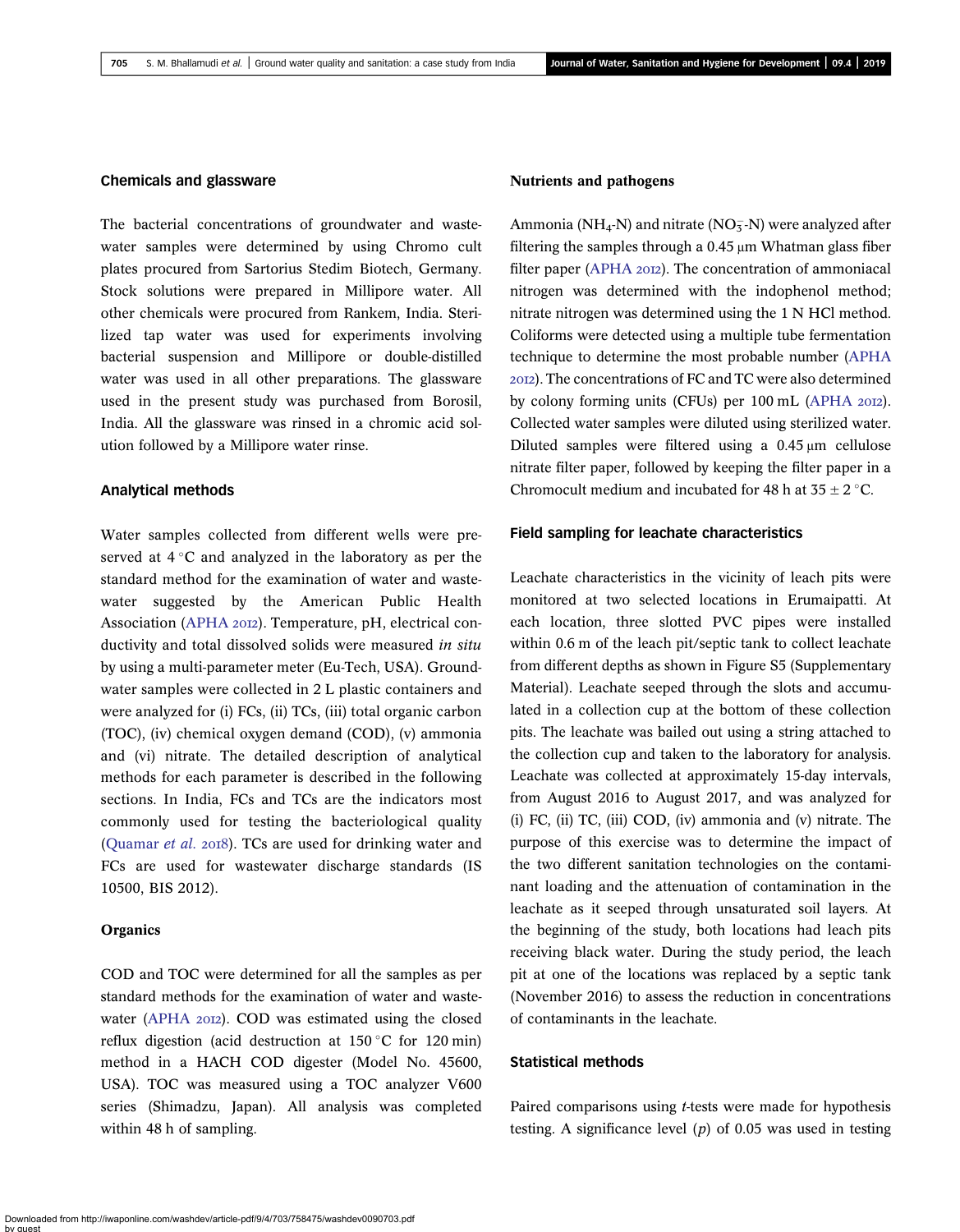the null hypothesis, i.e., it was concluded that a difference exists if *p* < 0.05. Pearson's correlation analysis was also carried out to determine if there was any correlation between the occurrences of contaminants in the wells. The statistical analysis was carried out using the IBM SPSS software, version 20.

## RESULTS AND DISCUSSION

#### Ground water quality in the study area

Concentrations of FC in all the 32 wells during three samplings are shown in Figure 1. Concentrations of FC in all 32 wells during all the six samplings are shown in Figure S6(a) and S6(b) (Supplementary Material). Concentrations of TC



in all the 32 sampling wells, during all the six samplings, are shown in Figure S6(c) and S6(d) (Supplementary Material).

All wells in Erumaipatti and Namakkal were contaminated with FCs and TCs irrespective of their location and whether they were bore wells or open wells. The permissible limit for FC concentrations is zero. FC concentrations reached 600 and 1,400 CFU/100 mL in bore wells in Erumaipatti and Namakkal, respectively. The groundwater table in Namakkal ranged from 5 to 20 m bgl, and both types of wells are drawing water from a shallow aquifer. FC concentrations in groundwater in Namakkal were in the range of 300–1,500 CFU/100 mL during the monsoon season (July–December) and varied from 100 to 1,100 CFU/100 mL during the summer season. Similar results were found for Erumaipatti. This marginal increase in concentrations during the monsoon season was due to the movement of pathogens along with rain water in the top soil layers which are up to 3 m in Erumaipatti and up to 4 m in Namakkal, and then movement through the fractured zone.

Some earlier studies have reported that on-site sanitation technologies did not have an effect on quality in places where the groundwater is drawn from deep and confined aquifers (NEERI 2005). Fractured rock aquifers with shallow water tables were contaminated more than alluvial formations (NEERI 2005). Recently, Quamar *et al.* (2018) reported that all the sampling wells were contaminated by on-site sanitation in highly weathered and fractured hard rock areas overlain by alluvial materials. In their study, the aquifers were confined, semi-confined or unconfined type, and the water table was 7–25 m bgl. In Namakkal, the hard rock formation is composed of charnockite and quartzofeldspathic gneiss. The thickness of the weathered zone ranges from 4 to 14 m, overlain by red loam soil. In Erumaipatti, the hard rock formation is composed of charnockite, granulites and hornblende biotite gneiss. The thickness of the weathered zone ranges from 3 to 30 m, overlain by clay loam soil. The groundwater level in the sampling wells in Namakkal varied from 5 m to 20 m bgl during the study period, while the groundwater level in sampling wells in Erumaipatti varied from 15 m to 100 m bgl. Nineteen samples from both these towns were taken from bore wells where the water Figure 1 | FC concentrations in sampling wells: (a) Erumaipatti and (b) Namakkal. level ranged from 20 m to 100 m bgl, and all of the samples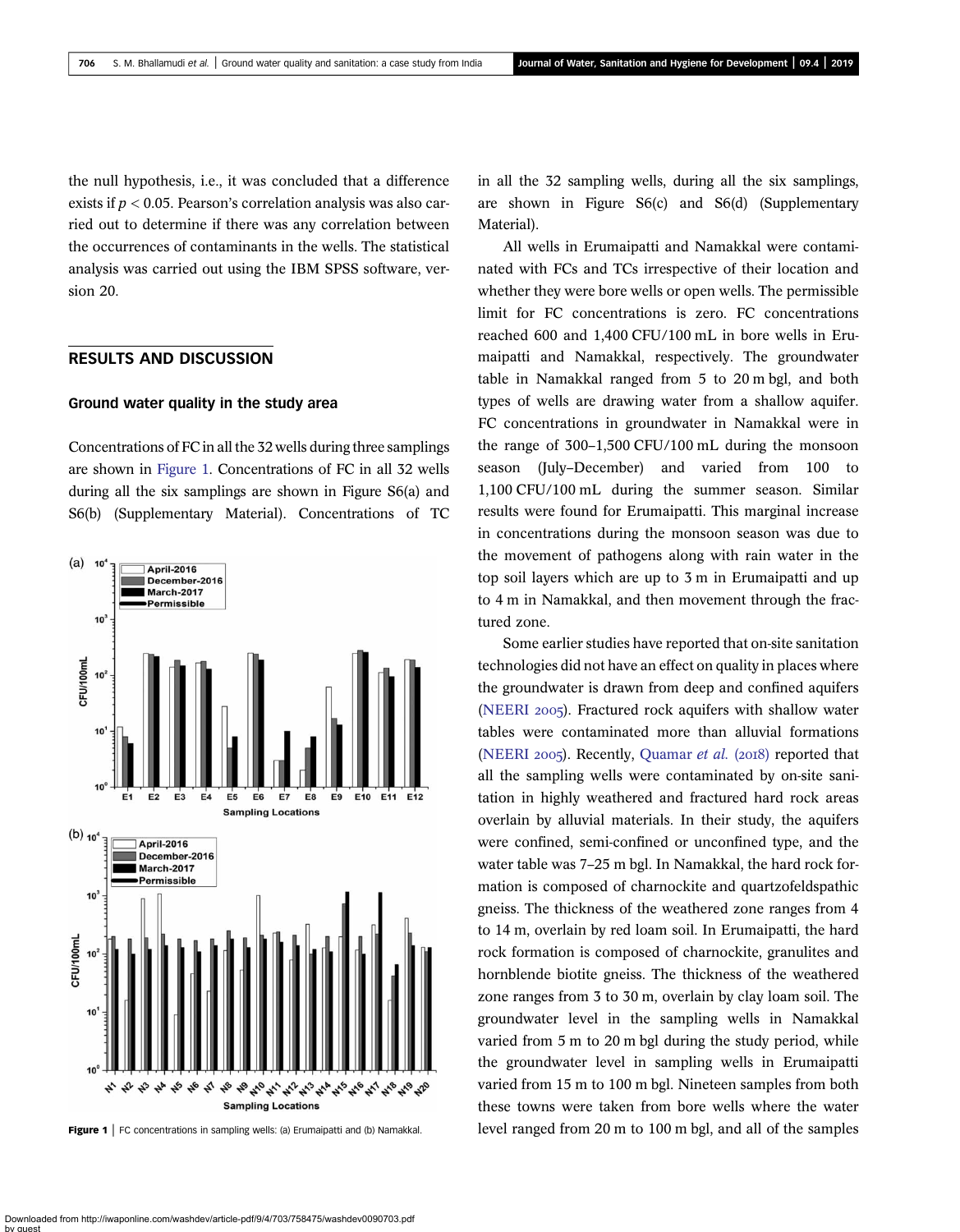contained FCs and TCs. FC concentrations in Erumaipatti ranged from 4 to 600 CFU/100 mL (average concentration  $=$ 141 CFU/100 mL). FC concentrations in Namakkal ranged from 15 to 1.600 CFU/100 mL (average concentration  $=$ 330 CFU/100 mL) in Namakkal. These results corroborate the findings of Quamar *et al.* (2018), indicating that the fractures in hard rock areas lead to higher aquifer vulnerability compared with the porous sandy formations in the alluvial settings. Water, even from bore wells as deep as 100 m bgl, was vulnerable to contamination from sanitation conditions if the wells are located in fractured rock aquifers. Shivendra & Ramaraju  $(2015)$  also found that preferential pathways (in the form of fractures) and continuous contamination from improper sanitation containment contaminate deep aquifers.

Wells E2, E3 and E4 in Erumaipatti were located in areas used by people for open defecation. Also, public toilets and septic tanks with pervious bottoms were present in these locations. Well E6 was located where a badly maintained drain with a damaged bottom lining exists. Although bore wells E10, E11 and E12 were more than 60 m deep and were located away from open defecation and other known sources of pollution, the bacteriological contamination ranged from 60 to 600 CFU/100 mL. These wells are the main sources of water for communities. Wells E1 and E5 are located within 10 m distance from open drains. Concentrations of contaminants in wells E7 and E8 were low compared with concentrations in other wells and were in the range of 5–15 CFU/100 mL. Reasons for low concentrations in these wells are unknown. It can only be speculated that low concentrations could be due to local soil conditions.

In Namakkal, all wells contained FC and TC. In total, 42 samples were collected from wells (N1, N2, N3, N4, N5, N6 and N7), which are located in the vicinity of the pond area (Supplementary Material, Figure S3(b)). Out of these, FC concentration in 35 samples was more than 100 CFU/100 mL. FC concentrations ranged from 10 CFU/100 mL to as high as 1,100 CFU/100 mL, with an average value of 277 CFU/100 mL. It should be noted here that partially treated effluent from STP is discharged into the nearby pond. Namakkal has many unlined drainage channels carrying sewage and black water directly discharged from toilets. These channels also act as a continuous source of

the contamination of groundwater. Well N15 was located in an area where there were no drainage channels. People in this location use soak pits for draining their gray and black water, and this well was located about 6 m from a soak pit. FC concentrations in this well also ranged from 700 to 1,500 CFU/100 mL. It may be summarized from the above results that besides on-site sanitation technologies such as pit latrines and septic tanks with pervious bottoms, contaminated ponds and unlined drainage channels receiving gray and black water directly from houses may cause widespread groundwater contamination. A similar conclusion was drawn in an earlier study by Shivendra & Ramaraju (2015).

Variations in COD, ammonia and nitrate concentrations for all the wells in Namakkal for three sets of samples are shown in Figure 2. Variations in COD, ammonia and nitrate concentrations for all the wells in Namakkal for all the six sets of samples are shown in Supplementary Material, Figure S7(a)–S7(c). The corresponding results for Erumaipatti are given in Supplementary Material, Figure  $S7(d)$ – $S7(f)$ .

Concentrations of COD, ammonia and nitrate in 50% of the wells were more than 30, 5 and 50 mg/L, respectively. The presence of FC and TC, along with concentrations of ammonia and nitrate more than the permissible limits, indicates that improper sanitation and wastewater management might be resulting in groundwater contamination in both Erumaipatti and Namakkal, as all the three pollutants are present in black water (Cabral 2010; Douagui *et al.* 2012). Pearson's correlation analysis was carried out to determine if there was any correlation between one contaminant and another in the wells located in Namakkal and Erumaipatti, and the results are presented in Supplementary Materials S8, Table S8(a) and S8(b). In the wells in Namakkal, the correlation coefficient between COD and nitrate, COD and ammonia, ammonia and nitrate and FC and TC is greater than 0.75. However, in the wells in Erumaipatti, the correlation coefficient between only FC and TC is greater than 0.75. It was noted that five out of 12 wells in Erumaipatti were located in agricultural areas. As per the Government of India census report (Government of India 2011b), Namakkal is classified as a Municipality while Erumaipatti is classified as Town Panchayat, which means that Erumaipatti is more rural than Namakkal. 49.2% of the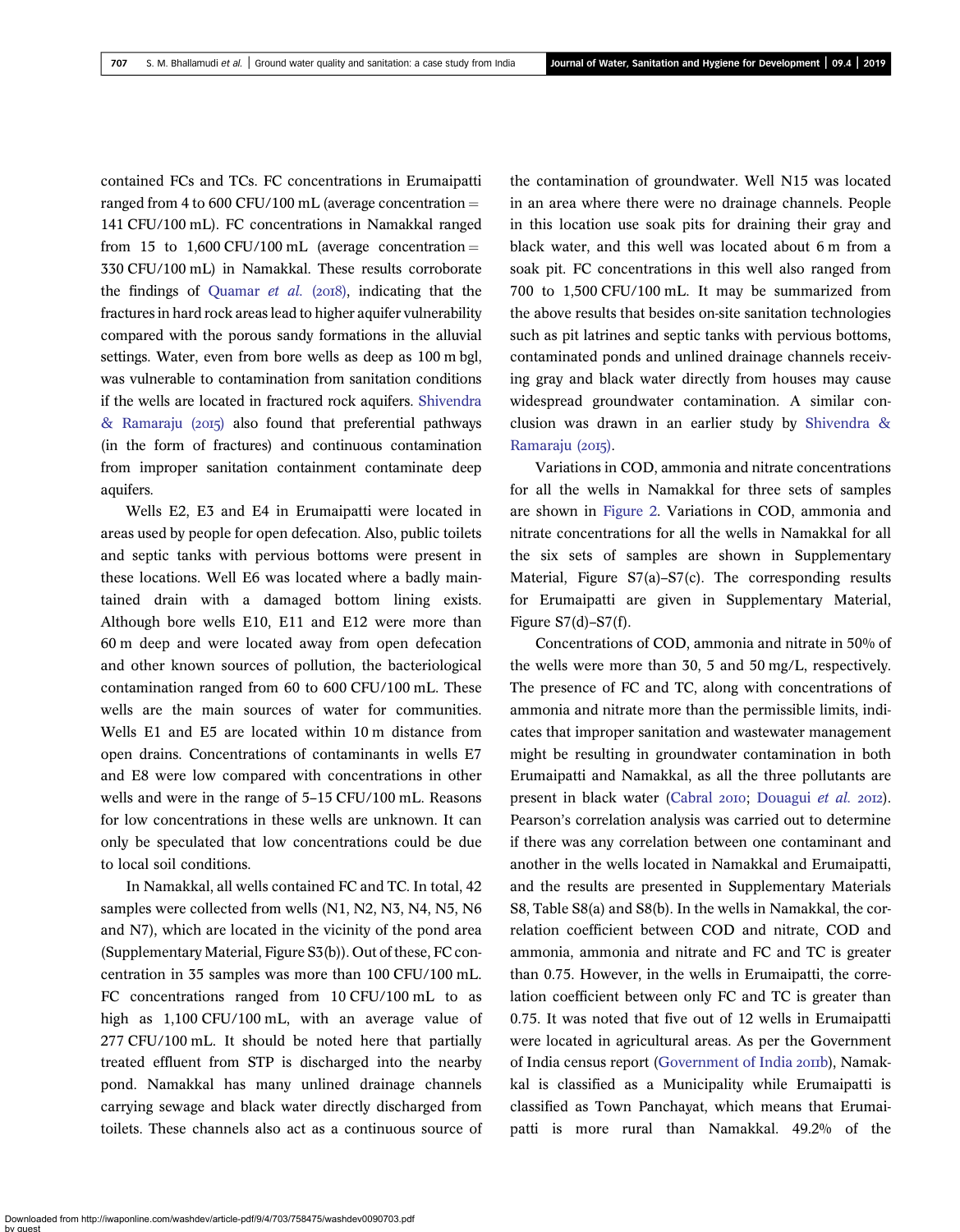

**Figure 2** | Concentration of (a) COD, (b) ammonia and (c) nitrate in sampling wells in **Namakkal** 

population in Erumaipatti is engaged in agricultural-related activities as compared with only 2% of the population in Namakkal. We also found more cattle sheds in Erumaipatti than in Namakkal, although exact numbers were not counted. The cow dung could have contributed to the FC values measured. Similarly, the agricultural activity could be contributing ammonia and nitrate to aquifer, along with the leach pits and open defecation areas (Cabral 2010). Based on the data collected, it can be inferred that leach pits, open defecation and damaged drains carrying gray and black water are the major contributors to groundwater contamination in Namakkal, whereas in Erumaipatti, agricultural activity including cattle breeding and rearing is also responsible for groundwater contamination. To identify the actual contribution from each of the sources, detailed investigation into the presence of various microbial species is needed.

## Water quality in Namakkal vs. water quality in Erumaipatti

The box plots for concentrations of FC, TC, COD, ammonia and nitrate in bore wells in Namakkal and Erumaipatti are shown in Figure 3.

A pairwise comparison was performed using the simple *t*-test to evaluate if the concentrations of contaminants in bore wells in Erumaipatti were statistically different from concentrations in bore wells located in Namakkal. Bore wells located in Erumaipatti and Namakkal showed statistically significant difference in water quality with respect to FC ( $p = 0.016$ ) and TC ( $p = 0.011$ ). Average FC and TC concentrations were higher in the bore wells located in Namakkal as compared with those located in Erumaipatti. Bore wells in Namakkal were bacteriologically more contaminated as compared with bore wells in Erumaipatti. The population of Namakkal is 55,145 with approximately 15,000 households, while Erumaipatti has a population of 12,085 with 2,954 households (Government of India b). Based on the survey conducted, about 63% households in Erumaipatti had a toilet, while 90% of households in Namakkal had toilets. This difference could be the reason for the higher level of contamination of bore wells in Namakkal as compared with bore wells in Erumaipatti.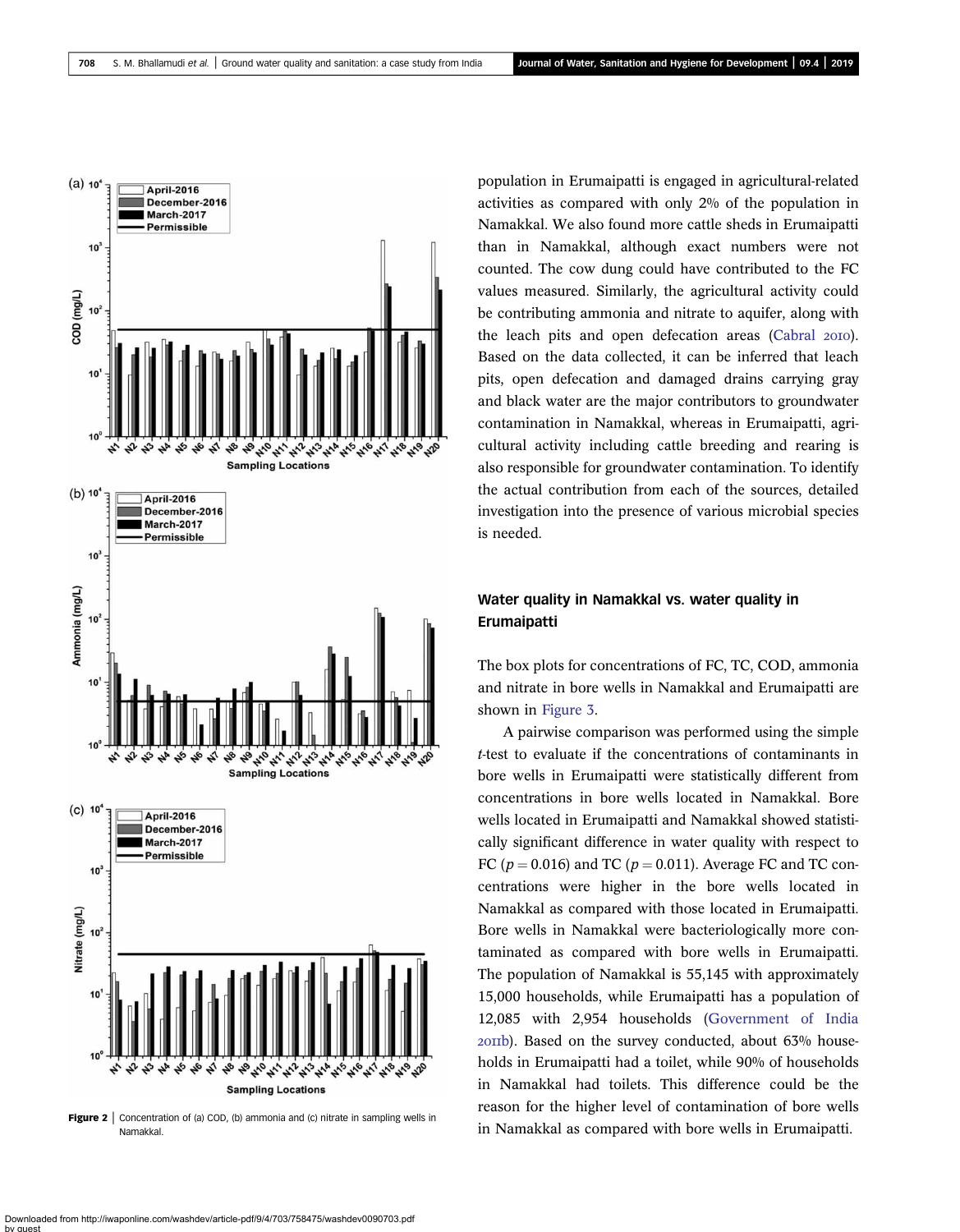

Figure 3 | Comparison of contaminant concentrations in bore wells in Erumaipatti and Namakkal (FC-N: fecal coliform in Namakkal; FC-E: fecal coliform in Erumaipatti; TC-N: total coliform in Namakkal; TC-E: total coliform in Erumaipatti; Am-N: ammonia in Namakkal; Am-E: ammonia in Erumaipatti; Nit-N: nitrate in Namakkal; Nit-E: nitrate in Erumaipatti; COD-N: COD in Namakkal; COD-E: COD in Erumaipatti).

There was no difference between COD  $(p=0.095)$ , ammonia ( $p = 0.101$ ) and nitrate ( $p = 0.253$ ) concentrations in bore wells of Erumaipatti as compared with concentrations in bore wells in Namakkal. Simple *t*-tests were carried out taking (a) all samples, (b) samples only for the monsoon season and (c) samples for only the summer season. There was a statistical difference in FC and TC concentrations in bore wells of Namakkal and Erumaipatti only for samples taken during the monsoon season. There was no difference for samples taken during the summer season. The above result may be because of the way contaminant leaching occurs in the monsoon season due to rain water infiltration and its dependence on: (i) characteristics of top soil, (ii) depth to the groundwater and (iii) geology of the area. The groundwater table varied from 15 m to 100 m bgl in Erumaipatti, while it varied from 5 m to 20 m bgl in Namakkal. The depth to groundwater table and the type of top soil (clay loam in Erumaipatti and red soil in Namakkal) could also have had a bearing on the extent of the effect of sanitation conditions on the groundwater quality.

## Effect of surface sanitation conditions on the water quality

Although 90% of houses in Namakkal had toilets, people practiced open defecation in certain areas. Moreover, the interviews with septic tank constructors in Namakkal indicated that most toilets were connected to soak pits and not to septic tanks with a concrete lined bottom. In both towns, there is no proper sewerage system and wastewater flows in leaking, open channels. There is an STP in Namakkal; however, it was not functioning properly at the time of study, and the partially treated wastewater was being discharged into a large pond.

The box plots for FC and TC concentrations in bore wells located in areas of open defecation and in other areas in Erumaipatti and Namakkal are shown in Figure 4. A pairwise comparison was made using the simple *t*-test to evaluate if FC and TC concentrations in bore wells located in areas of open defecation in Namakkal differed from FC and TC concentrations in bore wells located in other areas in Namakkal (surrounded by toilets and leaking open drains). There was a statistically significant difference in the fecal contamination in wells located in the densely toileted area as compared with those in the open defecation area ( $p = 0.019$ ), in Namakkal town. Wells located in toileted areas were more contaminated than those located in the open defecation area. Namakkal is situated in a place having weathered and fractured rocks with 1–4 m of top red soil. During open defecation, the amount of water available to transport the FC and TC through this soil layer is less (<250 mL) than the toilets which use flush water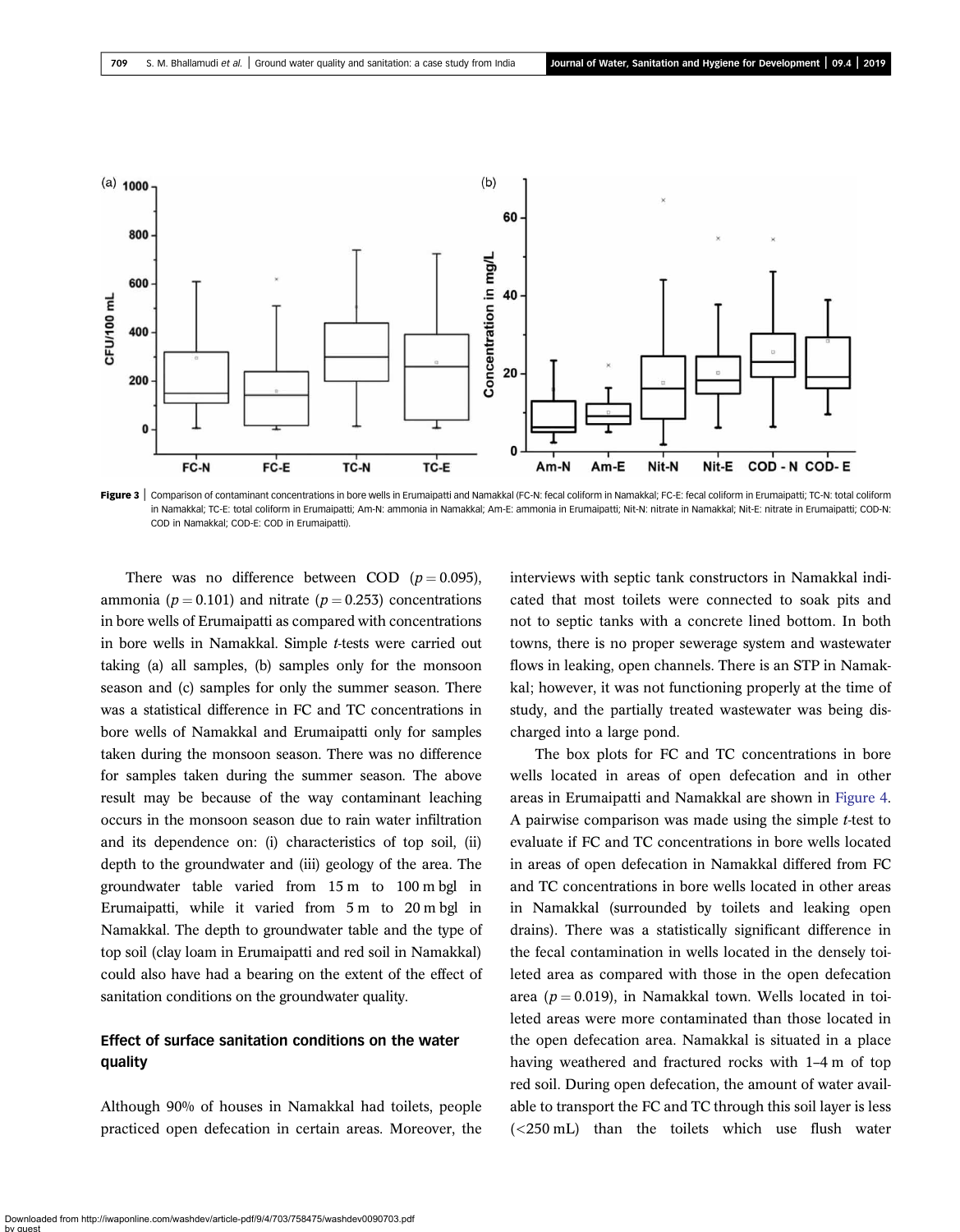

**Figure 4** Comparison of bacterial concentration in wells located in open defecation vs. other locations (FC-od-N: fecal coliform in wells located in the open defecation area in Namakkal; FC-Otr-N: fecal coliform in wells located in non-open defecation areas in Namakkal; FC-Od-E: fecal coliform in wells located in the open defecation area in Erumaipatti; FC-Otr-E: fecal coliform in wells located in nonopen defecation areas in Erumaipatti; TC-Od-N: total coliform in wells located in the open defecation area in Namakkal; TC-Otr-N: total coliform in wells located in non-open defecation areas in Namakkal; TC-Od-E: total coliform in wells located in the open defecation area in Erumaipatti; TC-Otr-E: total coliform in wells located in non-open defecation areas in Erumaipatti).

(5,000 mL). Moreover, as mentioned earlier, most of the toilets are connected to soak pits. As a result, the percolation of FC/TC was greater in areas having toilets.

There was no statistical difference in water quality in wells depending on where they are located within Erumaipatti  $(p = 0.922$  for FC). Bore wells in Erumaipatti were equally contaminated whether they were located in open defecation areas or in other locations. To identify the actual contribution from each of the sources (leach pits, open defecation, agricultural activity, cattle, etc.), a detailed investigation into the presence of various microbial species is needed.

The box plots for COD, ammonia and nitrate concentrations in bore wells located in areas of open defecation and in other areas in Erumaipatti and Namakkal are shown in Figure S9 (Supplementary Material). Ammonia and nitrate concentrations in bore wells located in densely toileted areas in Namakkal were higher than those in wells located in open defecation areas.

## Monitoring of quality of leachate in unsaturated soil layers

Presently, most toilets in the study area are connected to soak pits without an impervious bottom. Therefore, it was hypothesized that the use of septic tanks in place of soak pits would better protect the groundwater quality. This hypothesis was tested by monitoring the quality of leachate in the field coming out of a leach pit and a septic tank. Soil pits were dug at two locations in the study area to collect leachate from nearby septic tanks and analyze for the quality of water seeping into the pits. These two locations were (i) a newly installed septic tank in Erumaipatti (Location I) and (ii) a location in Erumaipatti with an existing leach pit (Location II). FC and TC concentrations in the leachate collected from the soil pits in Locations I and II are presented in Figures 5 and 6, respectively.



**Figure 5** Variation in concentrations of FC and TC in the leachate at Location I.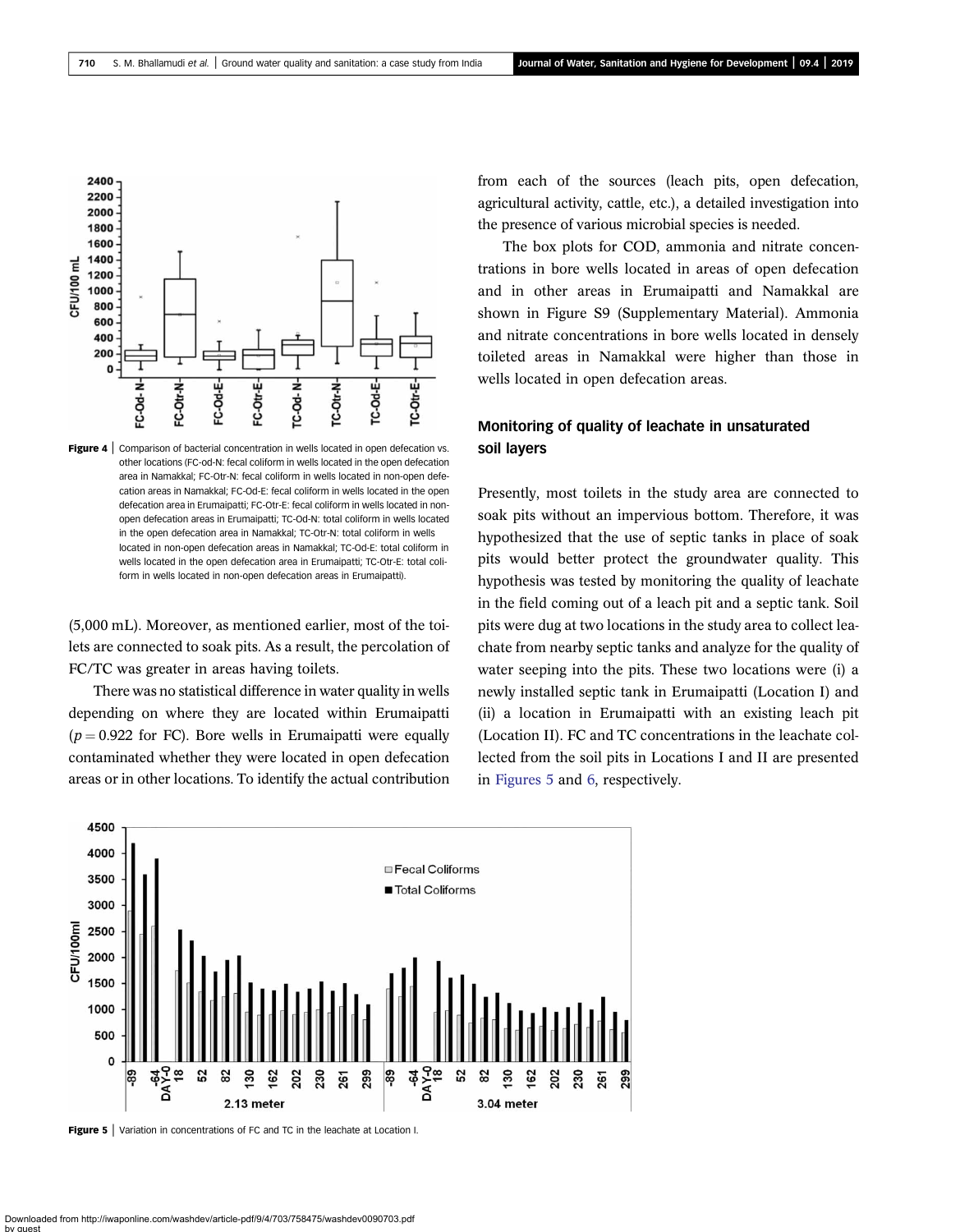

Figure 6 | Variation in concentrations of FC and TC in the leachate at Location II.

COD, ammonia and nitrate concentrations are presented in Figure S10 (Supplementary Material). It can be seen from Figure 5 that the average FC concentration at a depth of 2.1 m was 2,650 CFU/100 mL before the construction of a septic tank, and it reduced to 1,000 CFU/100 mL 299 days after the construction of a septic tank. The FC concentration at a depth of 3.3 m reduced from 1,500 to 750 CFU/100 mL. A similar trend was observed for TC, COD and TOC concentrations. After the construction of the septic tank, contaminant concentrations in the leachate passing through the soil layer below the on-site treatment technology were reduced considerably. At a depth of 2.1 m, the COD concentration reduced from an average value of 200 mg/L before the installation of the septic tank to a value of 50 mg/L after the construction. TOC concentration reduced from an average value of 45 mg/L before the installation of the septic tank to a value of 15 mg/L after the construction.

Conversely, results from pits located within 0.6 m from an existing leach pit in Erumaipatti (where the intervention was not made) (Figure 6) indicated that the contaminant concentrations in the leachate were of the same order of magnitude throughout the study period. Thus, the reduction in the contaminant concentrations in the leachate was likely due to the installation of the septic tank. Box plots for FC, TC, ammonia, nitrate and COD concentrations at a depth of 2.1 and 3.04 m before and after October 2016 (when the intervention was made) are presented in Figure S11 (Supplementary Material) for Location I. Paired comparisons were made using the *t*-test to compare the

quality of leachate in soil pits before and after the construction of the septic tank. The pairwise comparison using the simple *t*-test showed that, after the construction of the septic tank, statistically there was significant reduction in concentrations in the leachate with respect to FC ( $p =$ 0.0003), TC ( $p = 0.0002$ ), COD ( $p = 0.0003$ ), ammonia  $(p = 0.003)$  and nitrate  $(p = 0.0003)$  at a 2.1 m depth. Similarly, there was a significant reduction in contaminant concentrations in the leachate with respect to FC ( $p =$ 0.001), TC ( $p = 0.006$ ), COD ( $p = 0.00001$ ), ammonia ( $p =$ 0.003) and nitrate  $(p = 0.001)$  at a depth of 3.3 m. Conversely, leachate at Location II in Erumaipatti showed the same level of FC, TC, COD, ammonia and nitrate concentrations throughout the study period. These results indicate that it is possible to significantly reduce the contaminant concentrations in the leachate from on-site sanitation technologies by replacing soak pits with impervious septic tanks. However, there was still some residual bacteriological concentration in the leachate. Therefore, it should be noted that if the thickness of top soil and weathered zone is not sufficient, the contamination may reach the groundwater eventually unless there is a piped collection system to transport effluent from the septic tank to a subsequent treatment stage in order to achieve the desired effluent quality.

#### CONCLUSIONS

Groundwater quality in two towns in India, Namakkal and Erumaipatti, was studied to gain insights into the nexus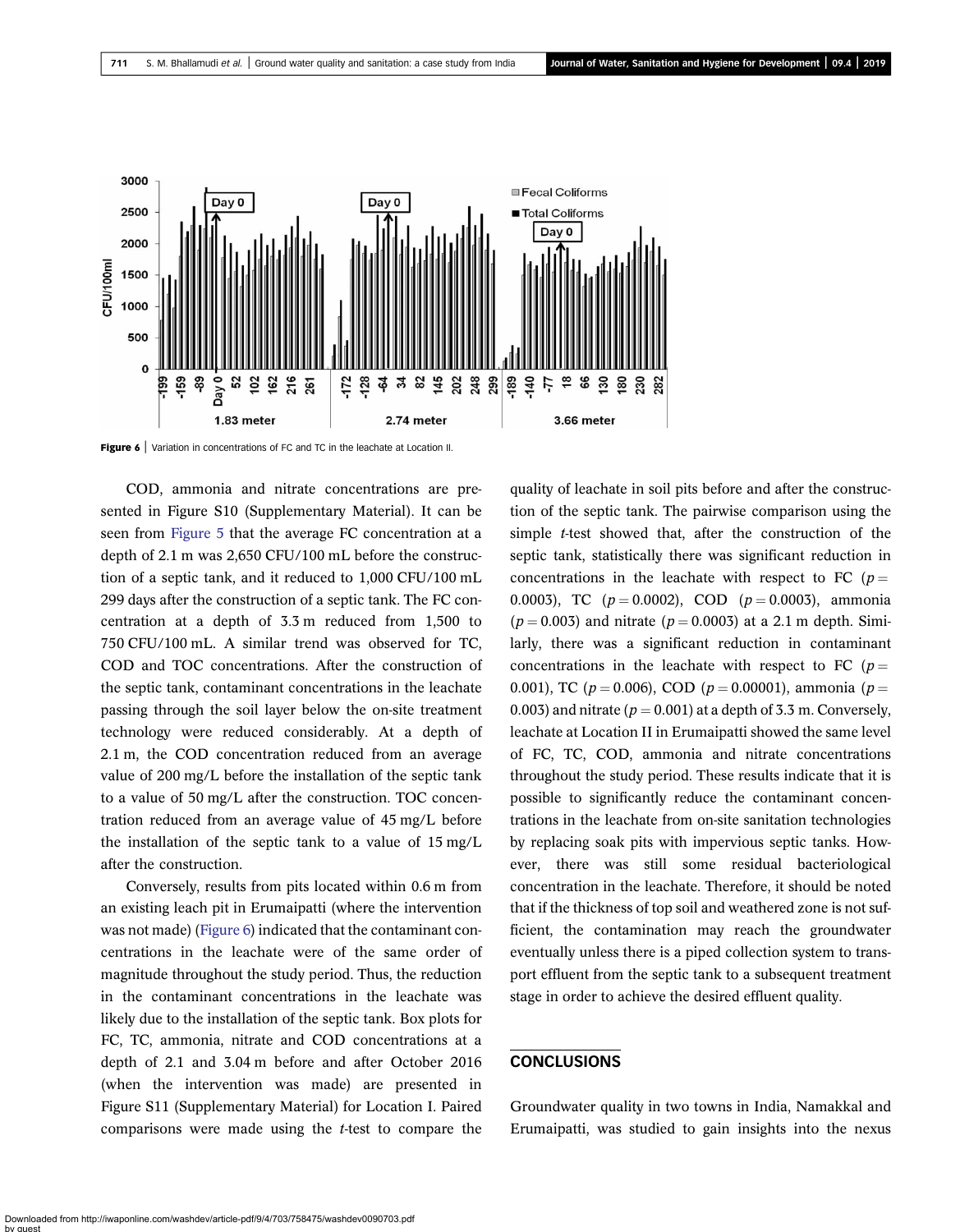between surface sanitation and groundwater quality in hard rock areas. All wells, irrespective of whether they were deep bore wells or shallow open wells, irrespective of where they were located, were contaminated with FC, TC ammonia, nitrate and COD. The maximum FC concentrations reached 600 and 1,400 CFU/100 mL in some of the bore wells in Erumaipatti and Namakkal, respectively. COD, ammonia and nitrate concentrations in 50% of the wells were more than 30, 5 and 50 mg/L, respectively, indicating that the contamination could be due to improper sanitation. Bacteriological contamination of wells in Namakkal was higher than in Erumaipatti due to urbanization, the type of top soil and the shallow groundwater table. It was found through statistical tests that wells in densely toileted areas in urbanized Namakkal, where the groundwater table was also high, were more contaminated than those located in the open defecation area ( $p = 0.019$  in *t*-test). Replacing a pervious bottom soak pit with a septic tank reduced the FC, TC, COD, ammonia and nitrate concentrations in the leachate collected from soil pits located within 0.6 m of the soak pit. FC and COD concentrations in the leachate reduced from an average value of 2,500 to 1,000 CFU/100 mL and from 200 to 50 mg/L, respectively, at a depth of 2.1 m. Results from this study indicate that the policy for the eradication of open defecation should not only focus on the construction of toilets but should also emphasize the installation of on-site sanitation technologies that are capable of achieving the required effluent quality. Results from this study also indicate that groundwater quality can only be protected if overall sanitation conditions are improved in a holistic way.

## ACKNOWLEDGEMENT

The authors acknowledge the funding received from Arghyam Foundation, Bengaluru, India, for carrying out this study.

### SUPPLEMENTARY MATERIAL

The Supplementary Material for this paper is available online at http://dx.doi.org/10.2166/washdev.2019.002.

## REFERENCES

- APHA. *Standard Methods for the Examination of Water and Wastewater*, 22nd edn. American Public Health Association, Washington, DC.
- Cabral, J. P. S. 2010 Water microbiology. Bacterial pathogens and water. *International Journal of Environmental Research and Public Health* 7 (10), 3657–3703.
- CSE. *Center for Science and Environment, Septage Management: A Practitioner*'*s Guide*. CSE, New Delhi, India.
- Douagui, A. G., Kouame, I. K., Koffi, K., Goula, A. T. B., Dibi, B., Gone, D. L., Coulibaly, K., Seka, A. M., Kouassi, A. K., Mangoua, J. M. O. & Savane, I. 2012 Assessment of the bacteriological quality and nitrate pollution risk of quaternary groundwater in the southern part of Abidjan District (Côte d'Ivoire). *Journal of Hydro-Environment Research* 6 (3), 227–238.
- Dzwairo, B., Hoko, Z., Love, D. & Guzha, E. 2006 Assessment of the impacts of pit latrines on groundwater quality in rural areas: a case study from Marondera district, Zimbabwe. *Physics and Chemistry of the Earth* 31, 779–788.
- Government of India. 2011 Census of India 2011: availability and type of latrine facility: 2001–2011. Data Product No. 00-019- 2011-Cen-Data Sheet (E).
- Government of India. 201b Census of India 2011: Tamil Nadu, *Series-34, Part XII-A, District Census Handbook*, Namakkal.
- Hunt, R. J. & Johnson, W. P. 2017 Pathogen transport in groundwater systems: contrasts with traditional solute transport. *Hydrogeology Journal* 25 (4), 921–930.
- Hynds, P., Misstear, B. D., Gill, L. W. & Murphy, H. M. Groundwater source contamination mechanisms: physicochemical profile clustering, risk factor analysis and multivariate modelling. *Journal of Contaminant Hydrology* 159, 47–56.
- Jangam, C., Sanam, S. R., Chaturvedi, M. K., Padmakar, C., Pujari, P. R. & Labhasetwar, P. K. 2015 Impact assessment of on-site sanitation system on groundwater quality in alluvial settings: a case study from Lucknow city in North India. *Environmental Monitoring and Assessment* 187 (10), 614.
- Jenkins, M. W., Cumming, O. & Cairncross, S. 2015 Pit latrine emptying behavior and demand for sanitation services in Dar Es Salaam, Tanzania. *International Journal of Environmental Research and Public Health* 12 (3), 2588–2611.
- Krithika, D., Thomas, A. R., Iyer, G. R., Kranert, M. & Philip, L. Spatio-temporal variation of septage characteristics of a semi-arid metropolitan city in a developing country. *Environmental Science and Pollution Research* 24 (8), 7060–7076.
- Kumar, B., Singh, U. K. & Mukherjee, I. 2017 Hydrogeological influence on the transport and fate of contaminants in the groundwater, India. *JSM Biology* 2 (1), 1009.
- Lu, Y., Tang, C., Chen, J. & Sakura, Y. 2008 Impact of septic tank systems on local groundwater quality and water supply in the